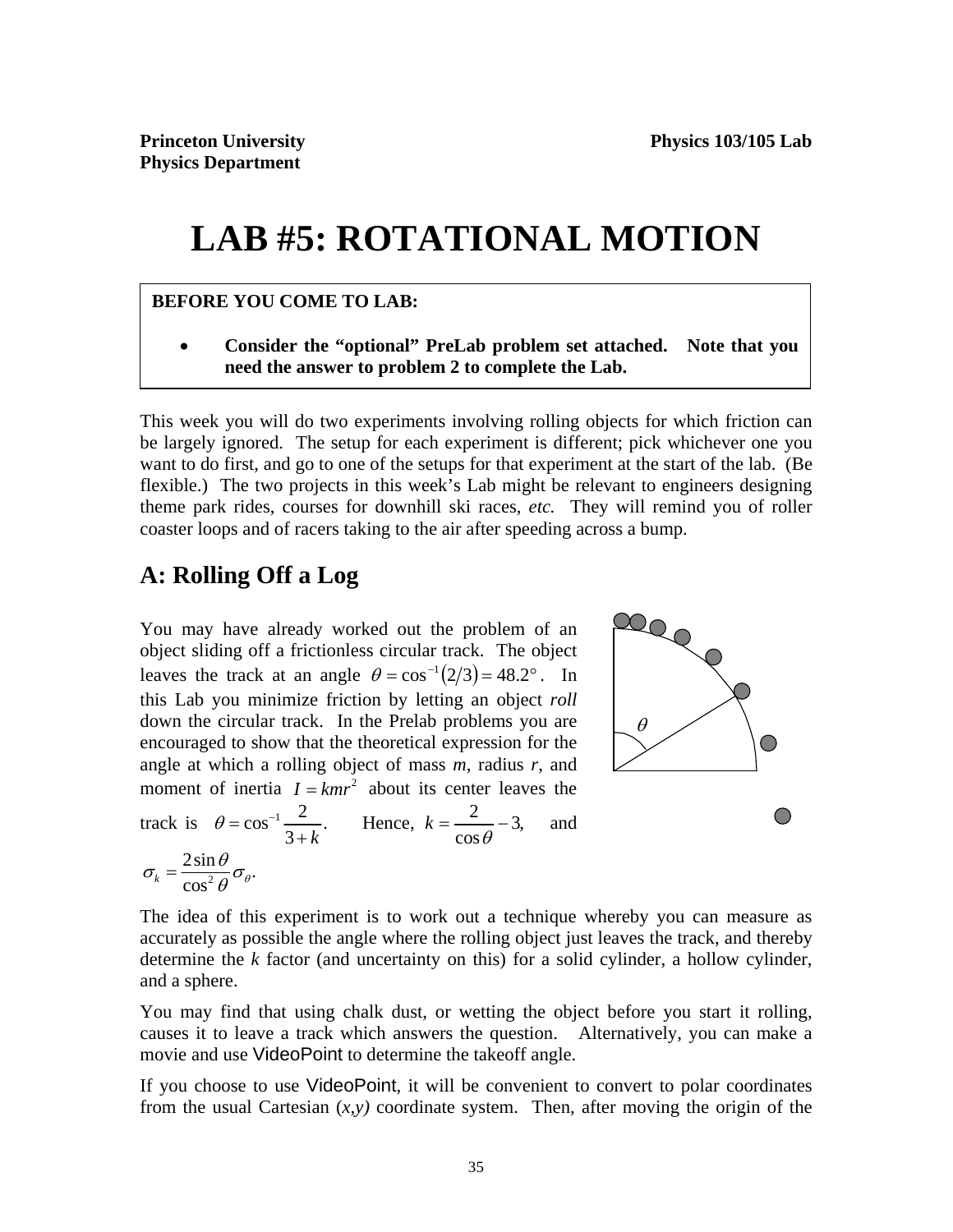coordinate system to the center of the track, you can plot *radius* versus time to see if you can determine the takeoff angle.

## **Using VideoPoint with polar coordinates**

To change to polar coordinates, double-click on the origin and make the change in the first screen shown below. The origin can be moved to the center of the track simply by clicking-and-dragging on it. Then you can choose to plot radius or angle when you make your graphs.(See the second screen shown.

However you choose to do your analysis, once you have your technique down for one object, try it on the others, and think about any differences you find.

| <b>Edit Point Series</b><br>$\mathbf{x}$                                                                                                         | $\vert x \vert$                                                                                                                                                                    |
|--------------------------------------------------------------------------------------------------------------------------------------------------|------------------------------------------------------------------------------------------------------------------------------------------------------------------------------------|
| Origin 1<br>Name:<br>Mass:<br>100.0<br>g<br>Marker:<br><b>Marker Visible</b><br>⊽<br><b>Leave Trails</b>                                         | <b>Vertical Axis</b><br>▼∥radius<br>Point S1<br>×<br><b>Position</b><br>у<br>Velocity                                                                                              |
| Origin: $\langle$ Origin 1><br>Coordinates: Polar<br>Data Type: Fixed<br>Units: $\mathsf{[m]}$<br>$\mathbf{r}$   [rad]<br>Angle Range: [-Pi, Pi] | magnitude<br><b>Acceleration</b><br>angle<br><b>Momentum</b><br>radius<br>Net Force [=ma]<br>Kinetic Energy (KE) magnitude<br>Potential Energy (= mgy *)<br>Total Energy (KE + PE) |
| $\overline{V}$ Is An Origin<br>Rotate [deg]:<br> 0.000 <br>Scale: <none><br/>Cancel<br/><b>OK</b></none>                                         | Cancel<br>0K<br>Add                                                                                                                                                                |

*You can (with practice) balance a ball by spinning it on your fingertip. Can you balance a ball on a log by spinning it?*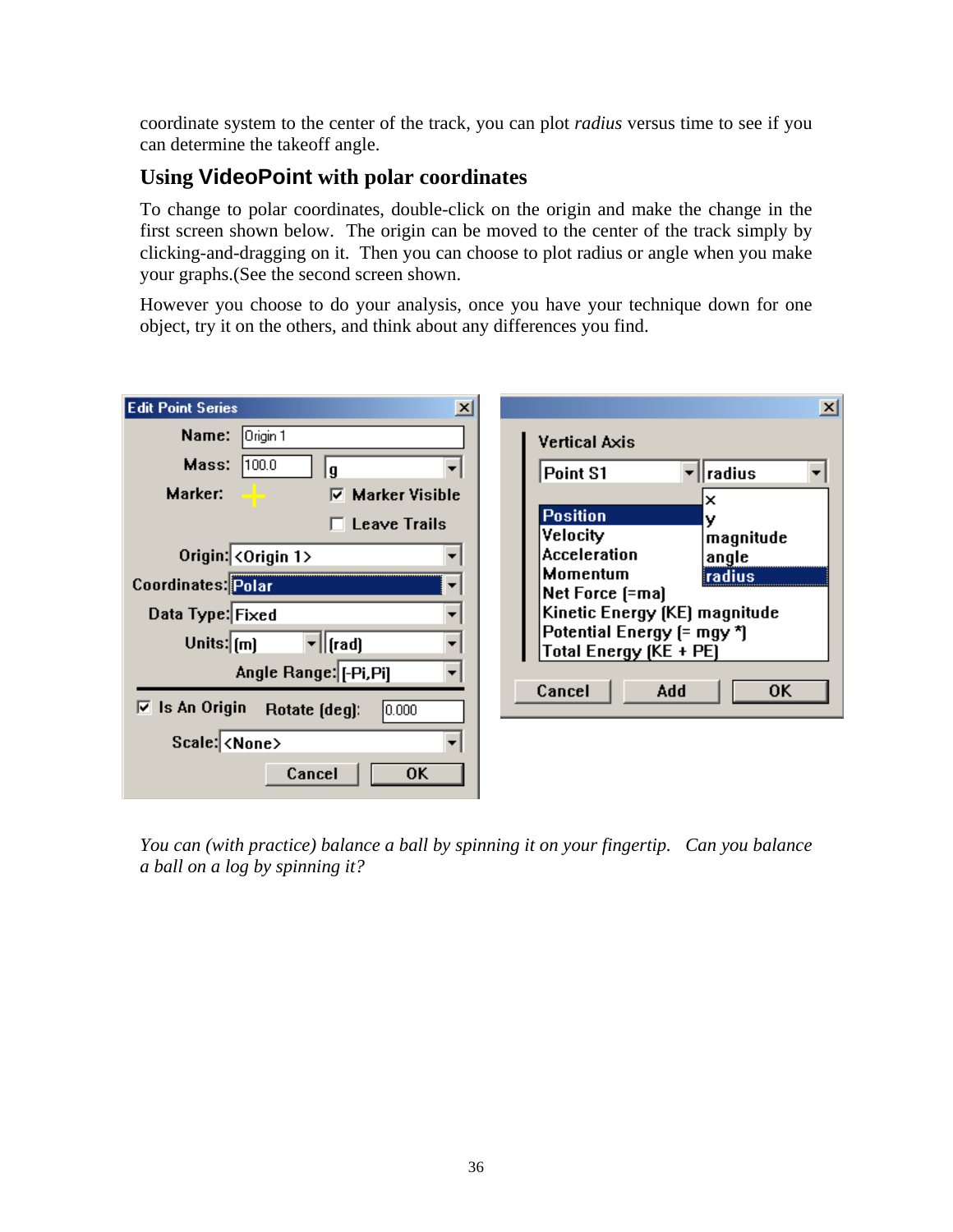# **B: Loop-the-Loop**

You can roll a ball down a ramp, and it will pick up enough speed to "loop the loop." Determine experimentally the minimum height h such that the ball loops the loop without leaving the track. From this measurement (and its uncertainty), determine the *k* factor of the ball (and the uncertainty on *k*).



## **C. Angular Momentum Toys**

Take some time during the Lab to play with the angular momentum toys:

- Rotating stool + hand weights or bicycle wheel
- Bicycle wheel by itself: hold it with two hands, or via the rope on one handle.

Spin the wheel up by hand (your Lab partner can help with this.

For the rotating stool + hand weights, think about conservation of angular momentum:

$$
L = I\omega (\approx 2Wr\omega) = I'\omega' (\approx 2Wr'\omega').
$$

For the spinning bicycle wheel think about the vector equation for changes in angular

momentum due to torques:  $\frac{dL}{dt} \left( \approx I \frac{d\omega}{dt} \right) = \tau = r \times F$ .  $\frac{d\bm{L}}{dt}$   $\left(\approx I \frac{d\bm{\omega}}{dt}\right) = \bm{\tau} = \bm{r} \times \bm{F}$ 

When holding the bicycle wheel by the rope such that its angular velocity vector  $\omega$  is horizontal, it precesses about the vertical with angular velocity  $\Omega$  according to  $I\frac{d\omega}{dt} = \Omega \times I\omega = r \times mg.$ *dt*  $\frac{\omega}{\omega} = \Omega \times I \omega = r \times mg$ . Since vectors  $\omega$  and  $\Omega$  are perpendicular, and vectors *r* and

*g* are perpendicular, the equation of motion simplifies to  $\Omega = \frac{mgr}{r}$ . *I*  $\Omega = \frac{mgt}{r}$ . Can you verify that the faster you spin the wheel, the slower it precesses? Can you keep track of the vector cross products to predict whether the precession is clockwise or counterclockwise, as viewed from above?